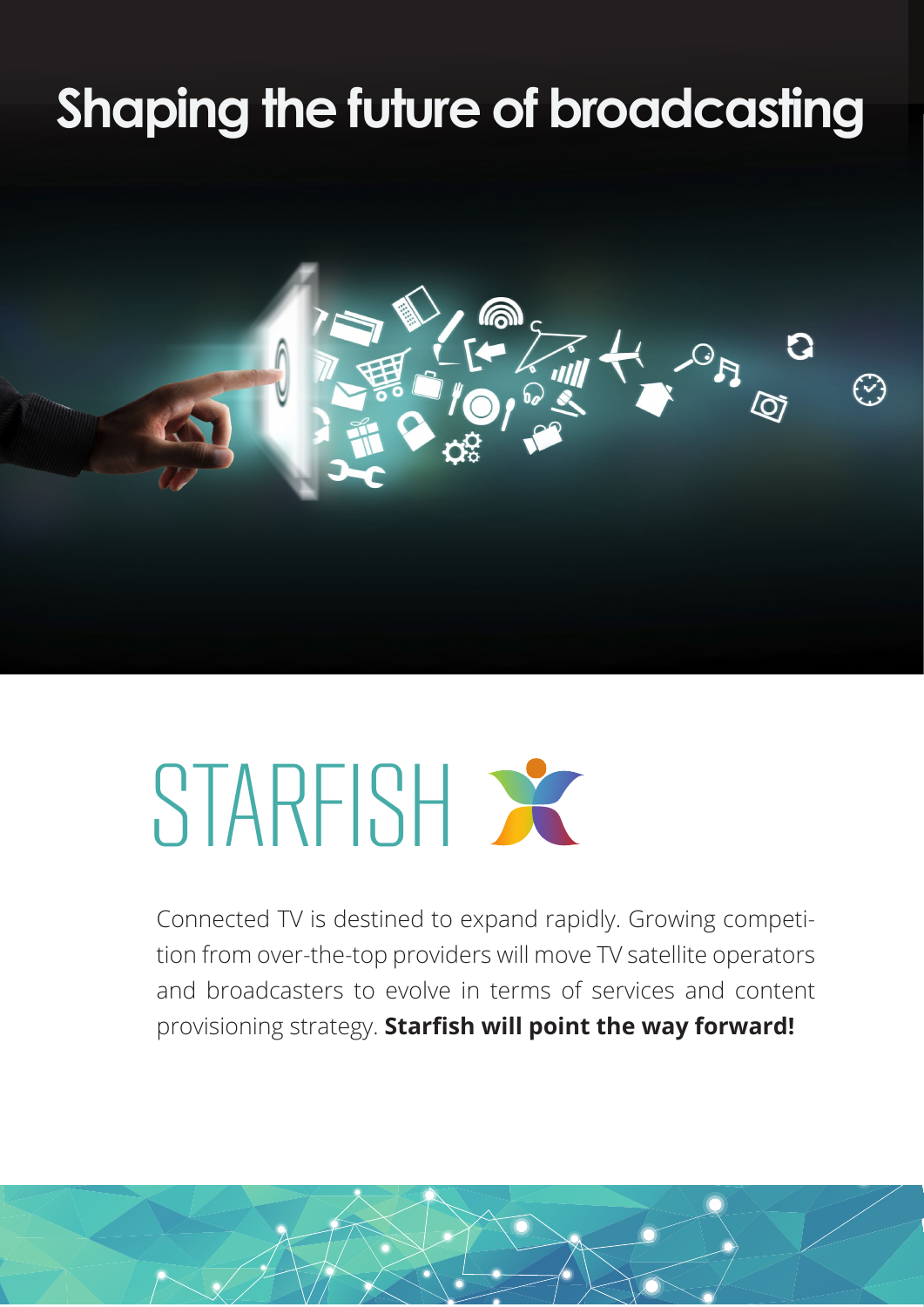### STARFISH TRANSPORTING VIEWERS VIA SATELLITE INTO A WORLD BEYOND THE BOX



This "giant leap" can be achieved with Starfish, an innovative and cost-effective platform, which equips broadcasters with a flexible and high-performance solution for a satellite-only environment.

Using cutting-edge technologies, Starfish can easily transform *traditional entertainment* into an *interactive experience*. This network scales up to tens of millions users, and only needs easy-to-use, consumer-grade devices available at the user's own premises.

On the operator side, this ambitious target can be met with Starfish, a highly modular and flexible platform. Starfish can be fully integrated with the content provider's existing architecture, thus significantly minimizing capital expenditure.

A MULTITUDE OF SERVICES NOW AVAILABLE EVERYWHERE AND FOR EVERYONE, USING A SATELLITE-ONLY INFRASTRUCTURE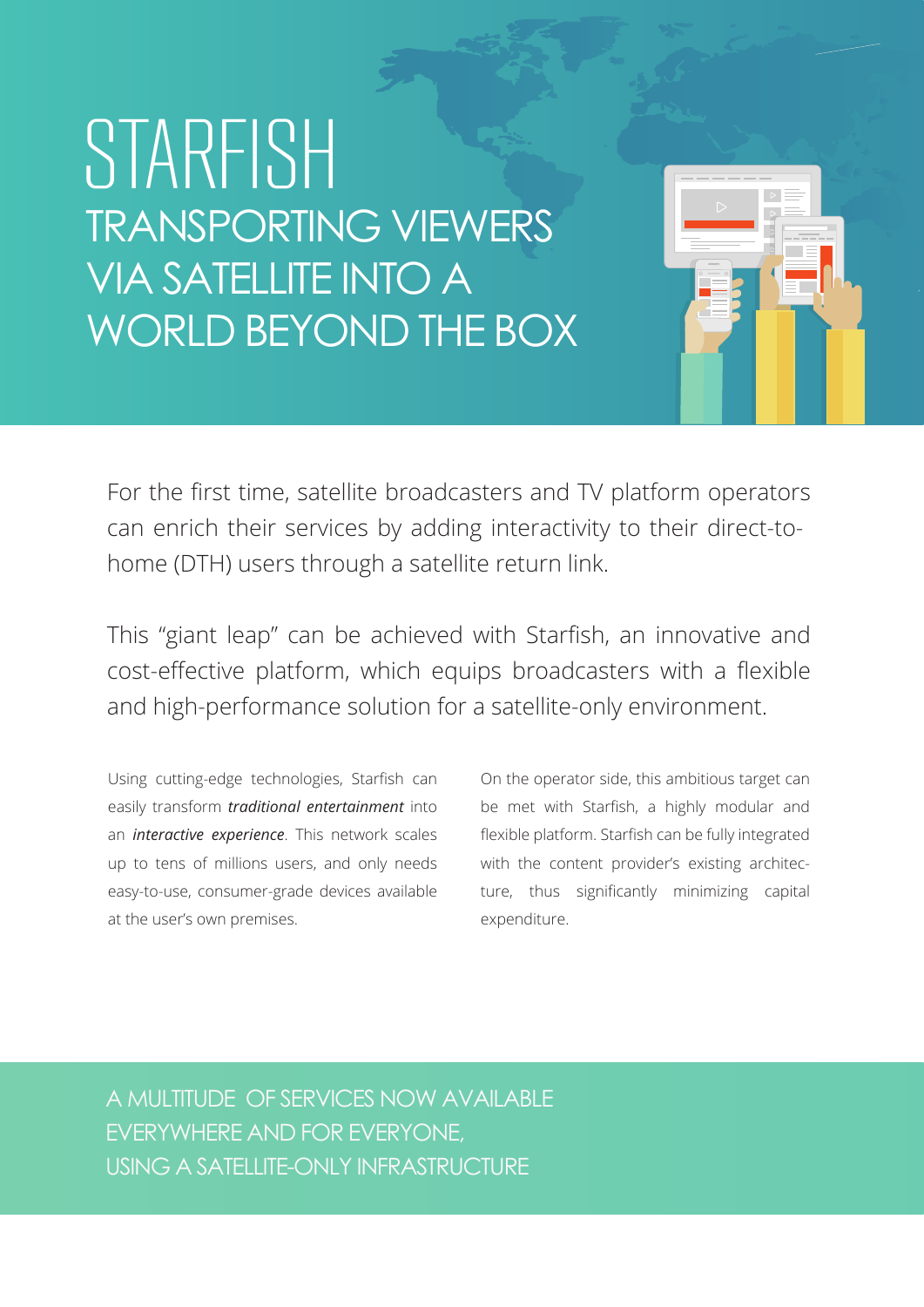### HOW STARFISH WORKS



Starfish - enabled interactive services



### SYSTEM HIGHLIGHTS

A wide range of services, including non-linear TV, IP-based applications, and home automation, is now possible in a satellite-only environment. This enhancement is achieved throughout the DTH coverage, and is **independent** of any terrestrial infrastructure, be it wired or wireless.

The Starfish platform boosts **non-linear TV services**, by allowing a satellite bouquet operator to leverage the impressive evolution of web applications, which are currently accessible only to terrestrial and over-the-top (OTT) operators. In this way, the satellite broadcaster can build its own interactive features with a fully satellite-based infrastructure, available everywhere, and for everyone.

Thanks to Starfish, the operator can offer its customers a number of services via satellite, including payment transactions, on-demand services, HbbTV, pay-per-view, social networking, live show participation and multi screen viewing. Together with TV-oriented applications, Starfish also supports **additional integrated services**, such as every kind of IP-based application, and home automation.

Finally, a return link, which is available for the first time for all terminals, paves the way for **novel features on the broadcaster side**, such as enhanced conditional access system (CAS) techniques, real-time audience measurement and remote interactive satellite terminal (IST) control.

Starfish is the key which opens the door to a new ecosystem of linear television and connected-TV services.

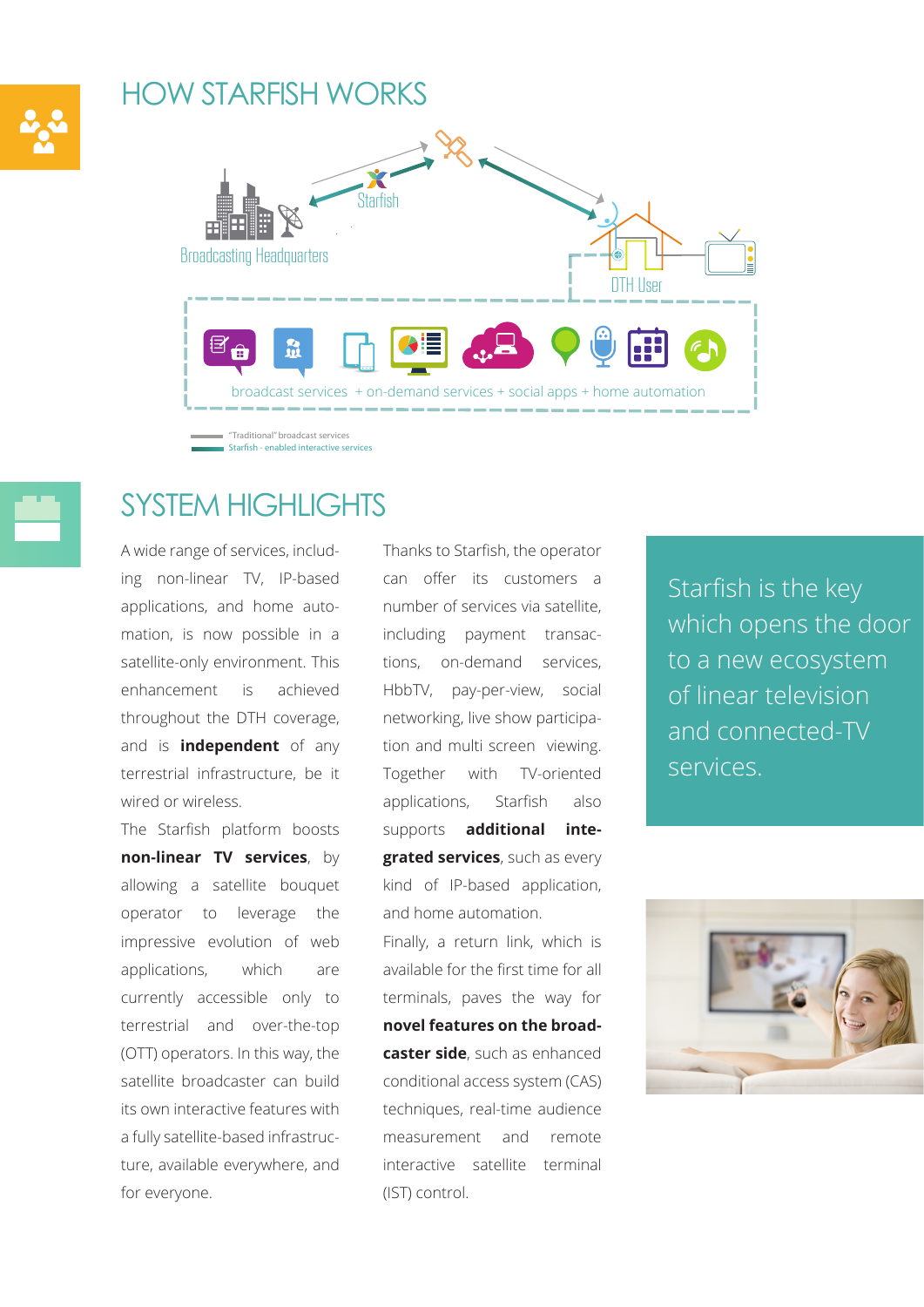## benefits for operators

- **Q** Customer intelligence: terminal telemetry, troubleshooting, and automatic user profiling
- **Q** Enhanced CAS techniques, based on bidirectional algorithms
- **O** Effective real-time audience measurement

**The Full integration with** existing facilities at broadcasters' premises (eg forward link infrastructure and management services)

**The Highly modular and** scalable platform, to support an unlimited number of simultaneous users



- **Q** No dependency on any terrestrial infrastructure
- O Interactive TV: voting, betting, social apps, and on-demand services
- **Q** Support for all IP-based applications, eg web browsing
- **Q** Integrated services, eg home automation and security



cost-effectiveness cost-ettectiveness

- **The Full backward compatibility** with existing coaxial cabling at the premises of DTH users
- Cost-effective IST upgrade by replacing the outdoor unit only, suitable for mass-market installations

benefits for DTH users